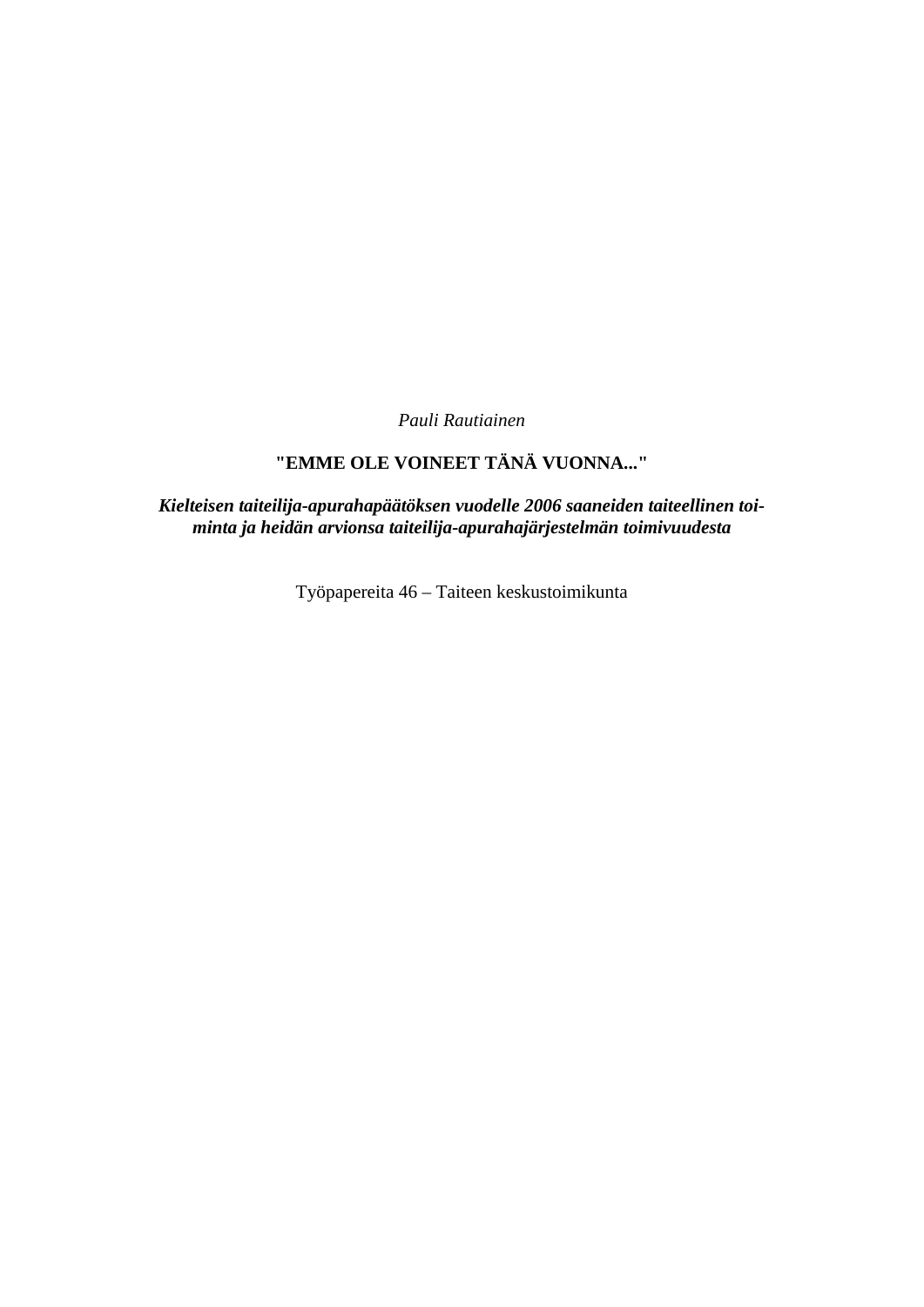© Pauli Rautiainen ja Taiteen keskustoimikunta

ISBN 978-952-5253-68-9 ISSN 0788-5318

Taiteen keskustoimikunta Helsinki 2008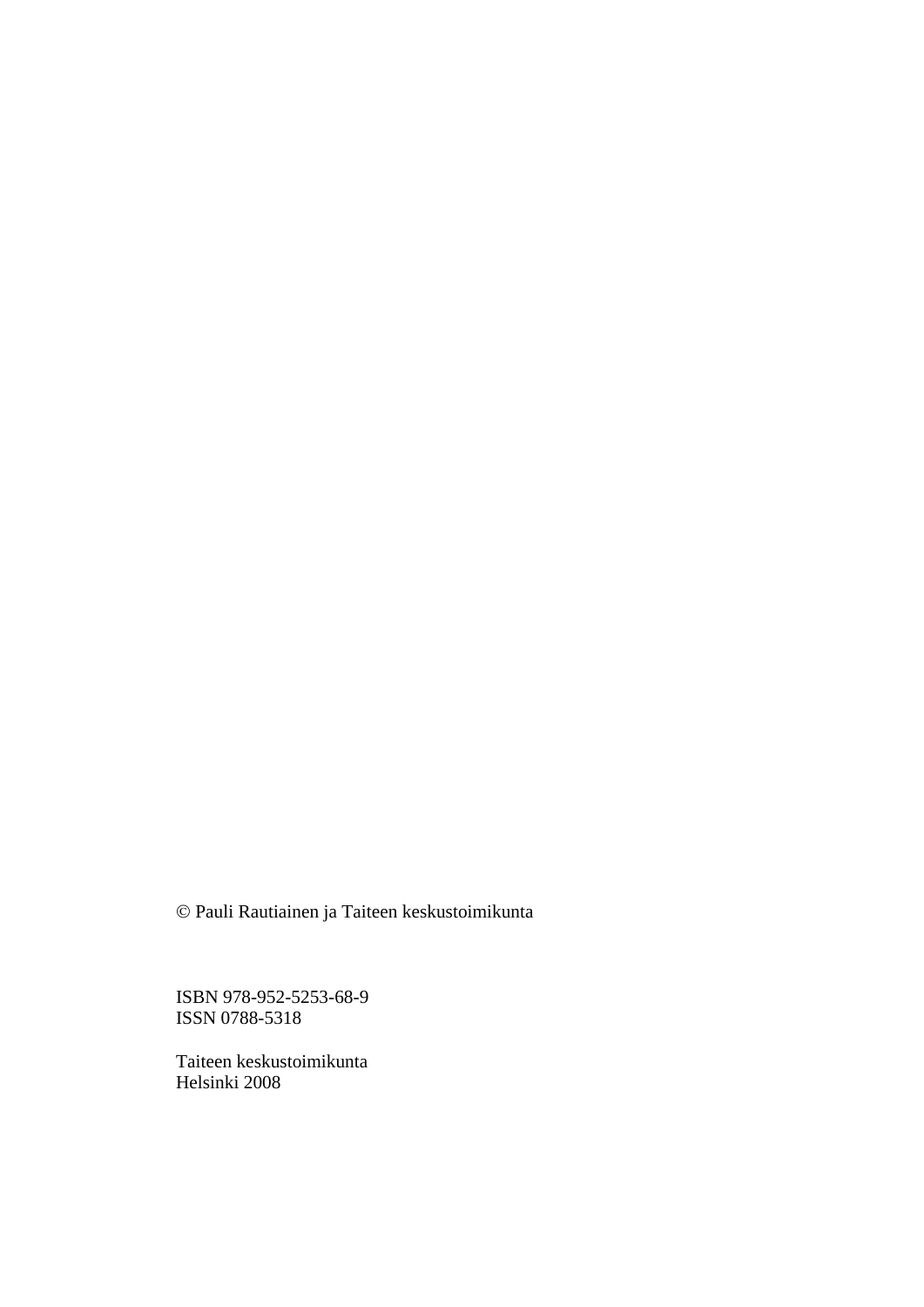### **ENGLISH SUMMARY**

Working papers Publication no. 46 Research unit of the Arts Council of Finland Helsinki 2008

### **Pauli Rautiainen:**

## **"UNFORTUNATELY WE COULD NOT..." – EFFECTS OF DENIAL DECISIONS ON GRANTS**

### **BACKGROUND TO THE STUDY**

In Finland, direct state support for individual artists plays a major role in the situation of artists. The Artists' Grants Act, adopted in 1969, established the support schemes of working grants, project grants and artists' professorships. Working grants for artists are the most important scheme of support both in financial terms and in terms of prestige. They are awarded for periods ranging from six months to five years. About 2,000 artists apply for working grants annually. Of these, 500 artists receive them. They represent all fields of art. The annual sum granted is the same for all recipients ( $\epsilon$ ) 14,963 in 2006). The basic criterion for distributing state support for artists is artistic quality. The applicant's social and economic situation is not to be considered in the decision-making.

### **AIM, DATA AND METHODS**

This study looks at the functionality and effectiveness of the working grant system from the viewpoint of the artist who receives a denial decision on his or her working grant application. The study has two parts.

The first part contains statistical analyses of how well the artists who received a denial decision on a working grant for the year 2006 succeeded in getting other forms of state support (i.e. project grants, travel grants, library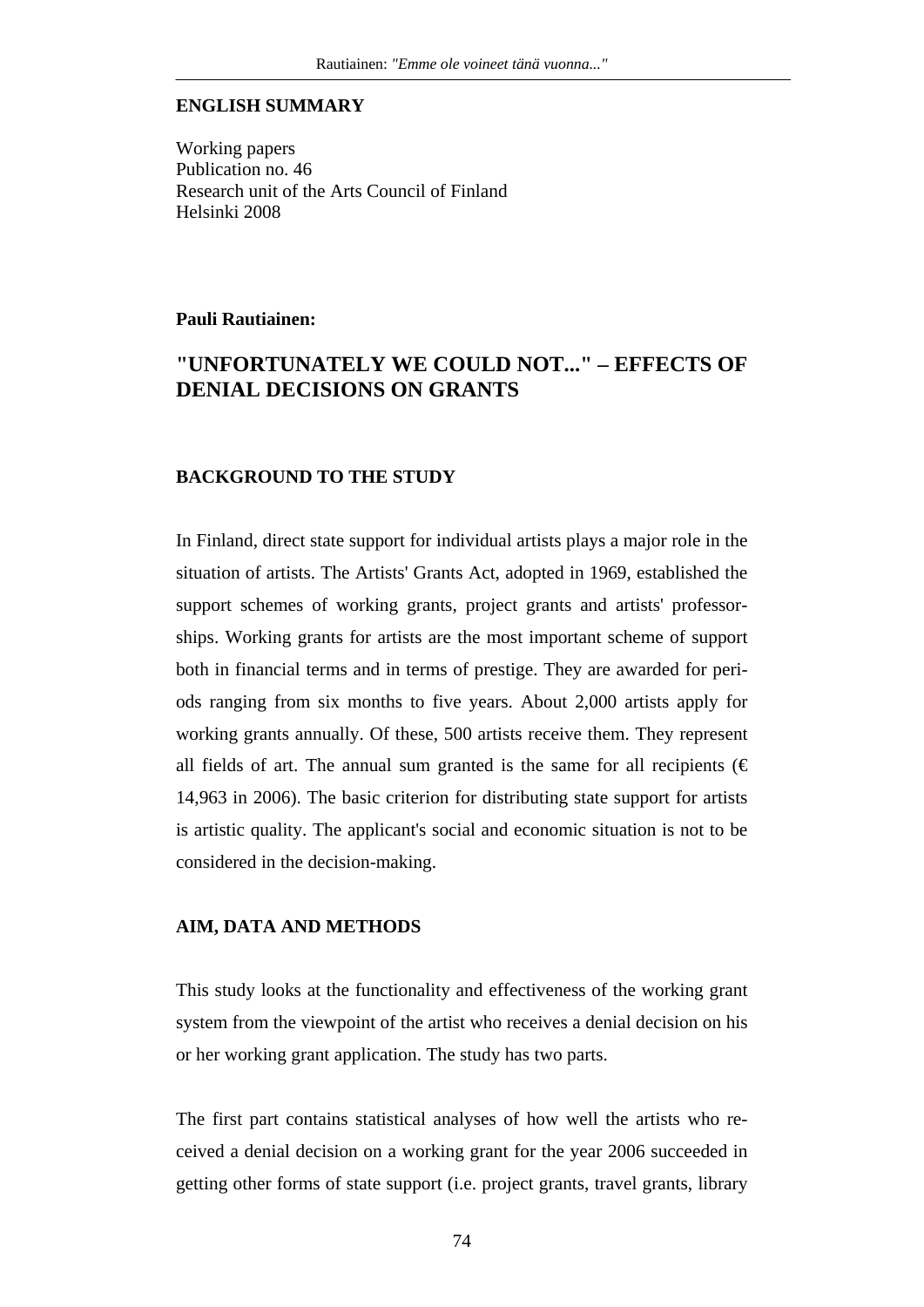grants) for that year. The data has been obtained from the joint grant register of the Arts Council of Finland and the Ministry of Education (Haravaregister).

The second part of the study contains the results of a survey based on recipients' assessments of the effects of the denial decision and the functionality of the working grant system. The study population consists of artists who applied for a working grant for 2006. A questionnaire was sent to a total of 712 artists and the response rate was 64 per cent.

### **RESULTS**

In general, a denial decision does not have a very dramatic effect on either the artistic work or the financial situation of an artist. Despite the decision artists continue their artistic work, for which they manage quite well to find funding from other sources. In the field of free arts (ie. literature, visual arts, photography) the main sources of alternative funding are foundations, although in literature, library grants for creative literature work granted by a special governmental body (Board for grants and subsidies to writers and translators) have significant importance. In the field of the more institutionalized arts (i.e. theatre) the artist often gets a salary from art institutions.

According to the survey and statistical analyses carried out in the study, other forms of state grants do not generally have any special financial significance for the artists receiving a denial decision. The only major exception is the earlier mentioned library grant for writers. In other forms of state grants, the sum of money granted is often quite small and it is very rare that one artist should receive several different grants within the same year. Nevertheless, other forms of state grants sometimes have financial significance for individuals who have received a denial decision..

These artists often have several income sources and hold multiple jobs. They often get the money needed to finance their artistic work from jobs which are arts-related (i.e. teaching in an art school), but quite many work at least part-time or part of the year in a non-art job. Artists' financial need to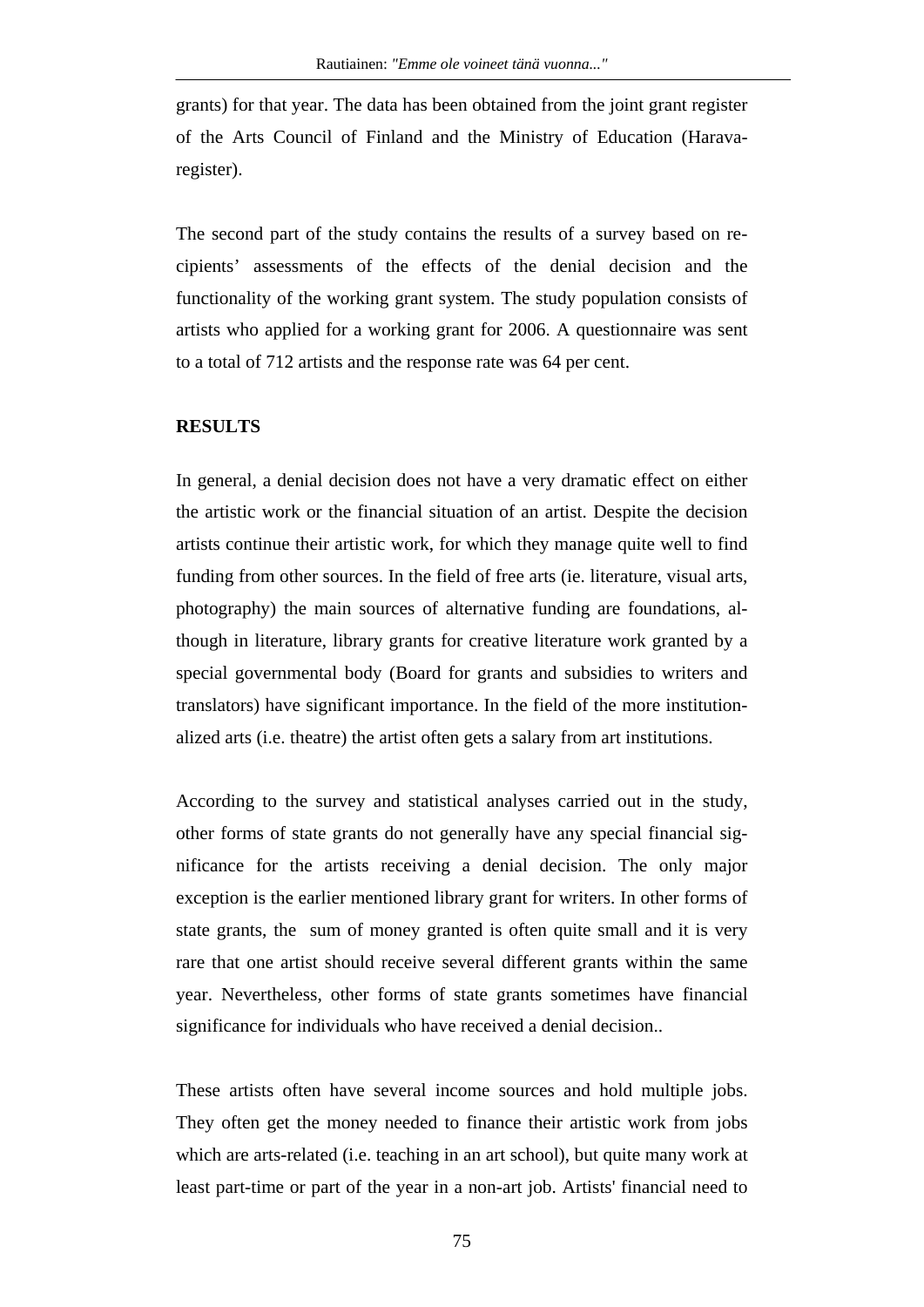work in an arts-related or a non-art job in addition to doing their artistic work definitely influences their everyday life and artistic work. This study, however, has shown that this does not inhibit artistic work. Finnish artists seem to be used to the situation. In fact, previous studies have shown that multiple jobholding and several income sources actually characterise their working life and career .

Since the working grant application holds the promise of a more stable working environment and the opportunity to fully concentrate on uncompelled and freely chosen artistic work, a denial decision often has considerably negative mental effects. It is a disappointment which some can take as a major sign of personal failure. In such cases a denial decision devitalizes artistic work and can cause or worsen psychic problems. According to the survey negative mental effects are quite common, but only rarely do they become unconquerable.

This and previus studies have shown that getting a negative working grant decision is just a normal juncture, which happens quite regularly to every professional artist. Some get it more often and some less. Almost all the artists in the study population had previously applied for and got some kind of grant either from the state or from foundations. About 80 % had applied previously for a working grant and 40 % had also received one – although it is worth noting that the differences among different fields of arts were notable.

Acording to this study female artists in comparison with male artists more often face all the negative effects of a denial decision – whether we are speaking about unemployment, difficulties in financing artistic work or mental reactions to the decision. Female artists representing visual arts experienced extremely strong negative effects. This supports the findings of previous studies that although the working grant system itself seems to operate quite equally between sexes, its relation to other systems (such as the social security system) and real life situations seems to cause more problems for women than for men.